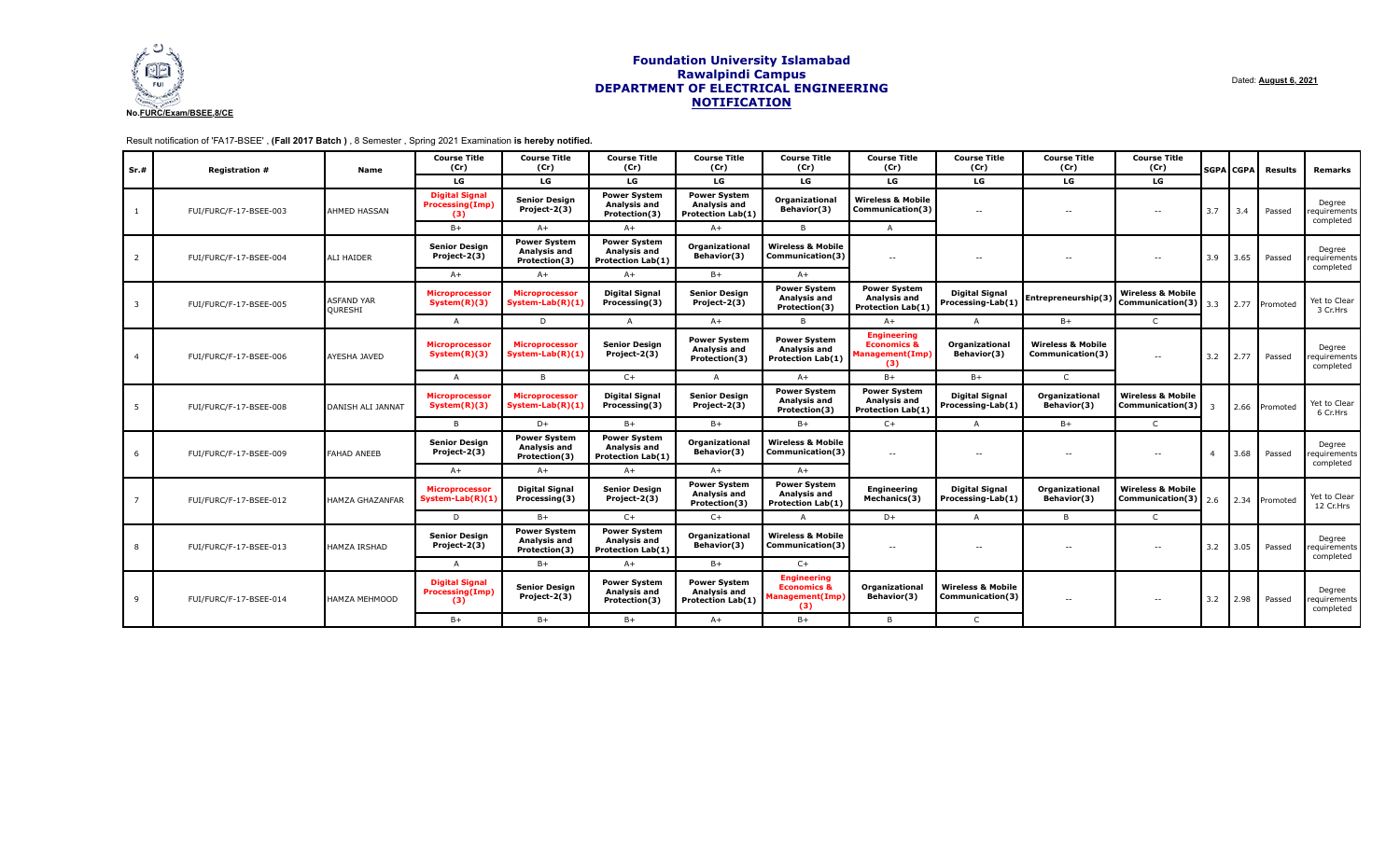

## Result notification of 'FA17-BSEE' , **(Fall 2017 Batch )** , 8 Semester , Spring 2021 Examination **is hereby notified.**

| Sr.# | <b>Registration #</b>  | <b>Name</b>                  | <b>Course Title</b><br>(Cr)                               | <b>Course Title</b><br>(Cr)                                 | <b>Course Title</b><br>(Cr)                                            | <b>Course Title</b><br>(Cr)                                 | <b>Course Title</b><br>(Cr)                                            | <b>Course Title</b><br>(Cr)                                            | <b>Course Title</b><br>(Cr)                                  | <b>Course Title</b><br>(Cr)                         | <b>Course Title</b><br>(Cr)                                                            |     | <b>SGPA</b> CGPA | Results       | Remarks                            |                |      |        |                                    |
|------|------------------------|------------------------------|-----------------------------------------------------------|-------------------------------------------------------------|------------------------------------------------------------------------|-------------------------------------------------------------|------------------------------------------------------------------------|------------------------------------------------------------------------|--------------------------------------------------------------|-----------------------------------------------------|----------------------------------------------------------------------------------------|-----|------------------|---------------|------------------------------------|----------------|------|--------|------------------------------------|
|      |                        |                              | LG                                                        | LG                                                          | LG                                                                     | LG                                                          | LG                                                                     | LG                                                                     | LG                                                           | LG                                                  | LG                                                                                     |     |                  |               |                                    |                |      |        |                                    |
| 10   | FUI/FURC/F-17-BSEE-016 | <b>HASSAN JALEEL</b>         | <b>Senior Design</b><br>Project-2(3)                      | <b>Power System</b><br><b>Analysis and</b><br>Protection(3) | <b>Power System</b><br><b>Analysis and</b><br><b>Protection Lab(1)</b> | Organizational<br>Behavior(3)                               | <b>Wireless &amp; Mobile</b><br>Communication(3)                       | $\sim$ $-$                                                             | $\sim$ $-$                                                   | $\sim$ $-$                                          | $\sim$ $\sim$                                                                          | -3  | 3.31             | Passed        | Degree<br>equirements<br>completed |                |      |        |                                    |
|      |                        |                              | $B+$                                                      | $B+$                                                        | $A+$                                                                   | $B+$                                                        |                                                                        |                                                                        |                                                              |                                                     |                                                                                        |     |                  |               |                                    |                |      |        |                                    |
| 11   | FUI/FURC/F-17-BSEE-017 | <b>HUSNAIN YAQOOB</b>        | <b>Instrumentation</b><br>and<br>Measurements(Imp)<br>(3) | <b>Senior Design</b><br>Project-2(3)                        | <b>Power System</b><br>Analysis and<br>Protection(3)                   | <b>Power System</b><br>Analysis and<br>Protection Lab(1)    | <b>Linear</b><br>Algebra(Imp)(3)                                       | Organizational<br>Behavior(3)                                          | <b>Wireless &amp; Mobile</b><br>Communication(3)             | $\sim$ $-$                                          | $\overline{\phantom{a}}$                                                               | 2.8 | 2.53             | Passed        | Degree<br>equirements<br>completed |                |      |        |                                    |
|      |                        |                              | $\mathsf{C}$                                              | $C+$                                                        | B.                                                                     | $\Delta$                                                    | $B+$                                                                   | $B+$                                                                   | $\mathsf{C}$                                                 |                                                     |                                                                                        |     |                  |               |                                    |                |      |        |                                    |
| 12   | FUI/FURC/F-17-BSEE-020 | KHAWAR ABBAS                 | <b>Senior Design</b><br>Project-2(3)                      | <b>Power System</b><br><b>Analysis and</b><br>Protection(3) | <b>Power System</b><br><b>Analysis and</b><br><b>Protection Lab(1)</b> | Organizational<br>Behavior(3)                               | <b>Wireless &amp; Mobile</b><br>Communication(3)                       | $\sim$ $-$                                                             | $\sim$ $-$                                                   |                                                     |                                                                                        |     |                  |               |                                    | $\overline{a}$ | 3.82 | Passed | Degree<br>equirements<br>completed |
|      |                        |                              | $A+$                                                      | $A+$                                                        | $A+$                                                                   | $A+$                                                        | $A+$                                                                   |                                                                        |                                                              |                                                     |                                                                                        |     |                  |               |                                    |                |      |        |                                    |
| 13   | FUI/FURC/F-17-BSEE-021 | LAIBA ALAM                   | Programming<br><b>Fundamentals(Imp)</b><br>(2)            | <b>Microprocessor</b><br>System(R)(3)                       | <b>Senior Design</b><br>Project-2(3)                                   | <b>Power System</b><br><b>Analysis and</b><br>Protection(3) | <b>Power System</b><br><b>Analysis and</b><br><b>Protection Lab(1)</b> | Organizational<br>Behavior(3)                                          | <b>Wireless &amp; Mobile</b><br>Communication(3)             | $\sim$                                              | $\overline{\phantom{a}}$                                                               | 3.4 | 2.96             | Passed        | Degree<br>equirements<br>completed |                |      |        |                                    |
|      |                        |                              | $B+$                                                      | B.                                                          | A                                                                      |                                                             | $C+$                                                                   | $A+$                                                                   | $C+$                                                         |                                                     |                                                                                        |     |                  |               |                                    |                |      |        |                                    |
| 14   | FUI/FURC/F-17-BSEE-022 | <b>MAHROOSH</b>              | <b>Digital Signal</b><br>Processing(3)                    | Communication<br>Systems-Lab(1)                             | <b>Senior Design</b><br>Project-2(3)                                   | <b>Power System</b><br>Analysis and<br>Protection(3)        | <b>Power System</b><br><b>Analysis and</b><br><b>Protection Lab(1)</b> | <b>Linear</b><br>Algebra(Imp)(3)                                       | <b>Digital Signal</b><br>Processing-Lab(1)   Management(Imp) | <b>Engineering</b><br><b>Economics &amp;</b><br>(3) | <b>Wireless &amp; Mobile</b><br>$\left  \right $ Communication(3) $\left  \right $ 2.8 |     |                  | 2.53 Promoted | Yet to Clear<br>1 Cr.Hrs           |                |      |        |                                    |
|      |                        |                              | B                                                         | B                                                           | $\mathsf{C}$                                                           | $C+$                                                        | B.                                                                     | $B+$                                                                   | B                                                            | $B+$                                                | $\mathsf{C}$                                                                           |     |                  |               |                                    |                |      |        |                                    |
| 15   | FUI/FURC/F-17-BSEE-023 | MARYAM MAHJABEEN             | <b>Microprocessor</b><br>System-Lab(R)(1)                 | <b>Digital Signal</b><br>Processing(R)(3)                   | <b>Senior Design</b><br>Project-2(3)                                   | <b>Power System</b><br><b>Analysis and</b><br>Protection(3) | <b>Power System</b><br><b>Analysis and</b><br><b>Protection Lab(1)</b> | Organizational<br>Behavior(3)                                          | <b>Wireless &amp; Mobile</b><br>Communication(3)             | $\sim$ $-$                                          | $\sim$ $\sim$                                                                          | 3.4 | 2.83             | Passed        | Degree<br>equirements<br>completed |                |      |        |                                    |
|      |                        |                              | $C+$                                                      | A                                                           | A                                                                      | B                                                           | $\Delta$                                                               | $\overline{A}$                                                         | B                                                            |                                                     |                                                                                        |     |                  |               |                                    |                |      |        |                                    |
| 16   | FUI/FURC/F-17-BSEE-024 | <b>MEER HASAN</b>            | <b>Digital Signal</b><br>Processing(3)                    | <b>Instrumentation</b><br>and<br>Measurements(3)            | Instrumentation<br>and<br><b>Measurements-</b><br>Lab(1)               | <b>Senior Design</b><br>Project-2(3)                        | <b>Power System</b><br><b>Analysis and</b><br>Protection(3)            | <b>Power System</b><br>Analysis and<br><b>Protection Lab(1)</b>        | <b>Engineering</b><br>Mechanics(3)                           | <b>Digital Signal</b>                               | <b>Wireless &amp; Mobile</b><br>Processing-Lab(1) $ $ Communication(3) $ $ 3.2         |     |                  | 2.67 Promoted | Yet to Clear<br>15 Cr.Hrs          |                |      |        |                                    |
|      |                        |                              | $\overline{A}$                                            | B                                                           | $C+$                                                                   | $A+$                                                        | $A+$                                                                   |                                                                        | $\overline{B}$                                               | $\overline{A}$                                      | C                                                                                      |     |                  |               |                                    |                |      |        |                                    |
| 17   | FUI/FURC/F-17-BSEE-029 | MUHAMMAD ABDUL BASIT         | Programming<br>Fundamentals(Imp)<br>(2)                   | <b>Electronic Devices</b><br>and Circuits(Imp)<br>(3)       | <b>Senior Design</b><br>Project-2(3)                                   | <b>Power System</b><br>Analysis and<br>Protection(3)        | <b>Power System</b><br>Analysis and<br><b>Protection Lab(1)</b>        | <b>Engineering</b><br><b>Mechanics(Imp)</b><br>(3)                     | Organizational<br>Behavior(3)                                | <b>Wireless &amp; Mobile</b><br>Communication(3)    | $\overline{\phantom{a}}$                                                               | 3.4 | 2.97             | Passed        | Degree<br>equirements<br>completed |                |      |        |                                    |
|      |                        |                              | $B +$                                                     | B.                                                          | A                                                                      | $A+$                                                        | $A+$                                                                   | $B+$                                                                   | $A+$                                                         | $C+$                                                |                                                                                        |     |                  |               |                                    |                |      |        |                                    |
| 18   | FUI/FURC/F-17-BSEE-031 | MUHAMMAD AHMAD SUFIAN        | Microprocessor<br>System(3)                               | Microprocessor<br>System-Lab(1)                             | <b>Digital Signal</b><br>Processing(3)                                 | <b>Senior Design</b><br>Project-2(3)                        | <b>Power System</b><br><b>Analysis and</b><br>Protection(3)            | <b>Power System</b><br><b>Analysis and</b><br><b>Protection Lab(1)</b> | <b>Engineering</b><br>Mechanics(3)                           | <b>Digital Signal</b><br>Processing-Lab(1)          | <b>Wireless &amp; Mobile</b><br>Communication(3)                                       | 2.3 |                  | 2.26 Promotec | Yet to Clear<br>15 Cr.Hrs          |                |      |        |                                    |
|      |                        |                              | C                                                         | D                                                           | $\overline{A}$                                                         | C.                                                          | $C+$                                                                   | $C+$                                                                   | D                                                            | $\overline{A}$                                      | C                                                                                      |     |                  |               |                                    |                |      |        |                                    |
| 19   | FUI/FURC/F-17-BSEE-033 | MUHAMMAD ASAD SHAHBAZ<br>DAR | <b>Senior Design</b><br>Project-2(3)                      | <b>Power System</b><br>Analysis and<br>Protection(3)        | <b>Power System</b><br>Analysis and<br><b>Protection Lab(1)</b>        | Linear<br>Algebra(Imp)(3)                                   | <b>Engineering</b><br><b>Mechanics(Imp)</b><br>(3)                     | Organizational<br>Behavior(3)                                          | <b>Wireless &amp; Mobile</b><br>Communication(3)             | $\sim$ $\sim$                                       | $\sim$                                                                                 | 3.2 | 2.73             | Passed        | Degree<br>equirements<br>completed |                |      |        |                                    |
|      |                        |                              | $A+$                                                      | B                                                           | A                                                                      | $B+$                                                        | $C+$                                                                   | $B+$                                                                   | $C+$                                                         |                                                     |                                                                                        |     |                  |               |                                    |                |      |        |                                    |

Dated: **August 6, 2021**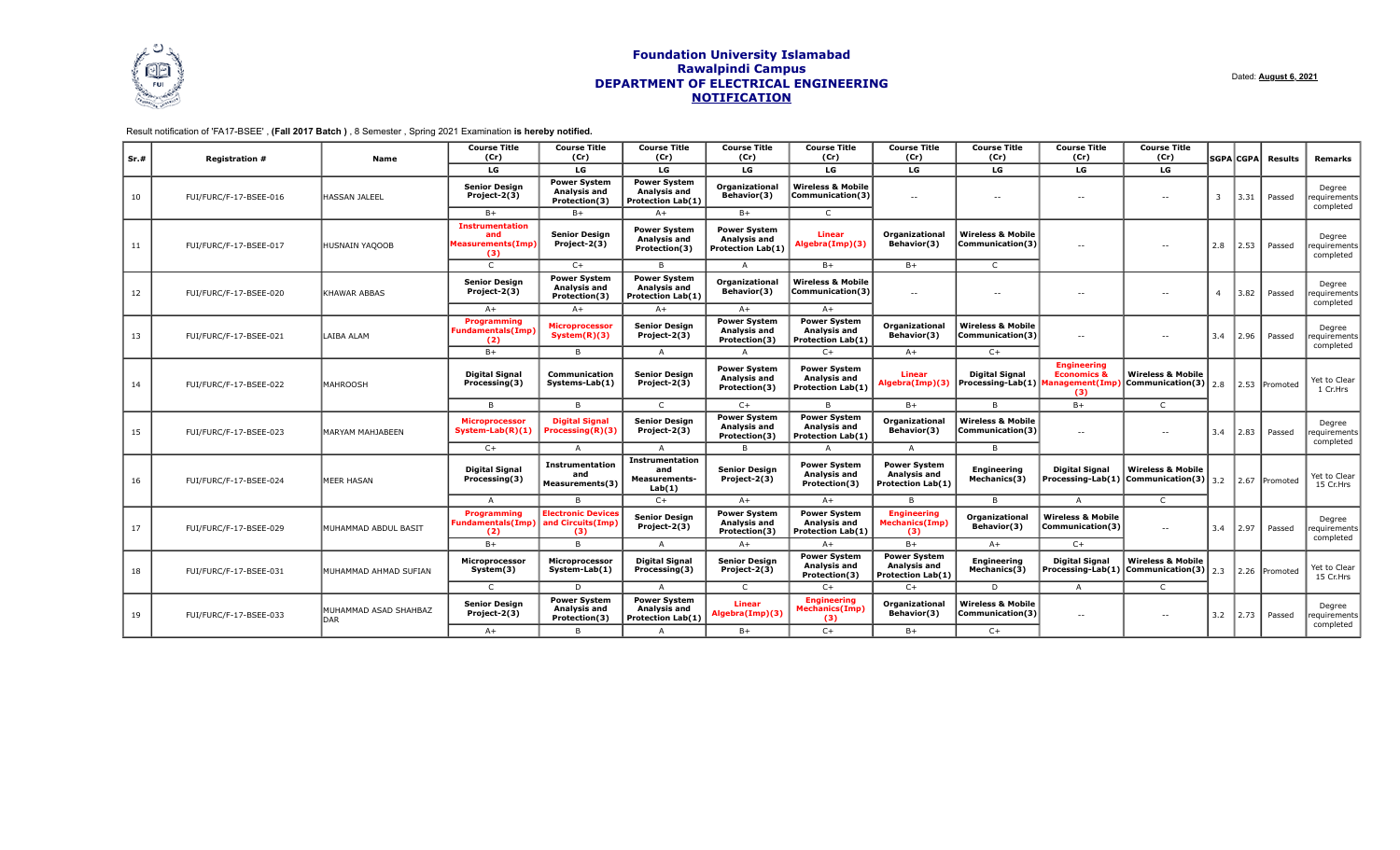

## Result notification of 'FA17-BSEE' , **(Fall 2017 Batch )** , 8 Semester , Spring 2021 Examination **is hereby notified.**

| Sr.# | <b>Registration #</b>  | Name                             | <b>Course Title</b><br>(Cr)               | <b>Course Title</b><br>(Cr)                            | <b>Course Title</b><br>(Cr)                                            | <b>Course Title</b><br>(Cr)                                            | <b>Course Title</b><br>(Cr)                                                   | <b>Course Title</b><br>(Cr)                                     | <b>Course Title</b><br>(Cr)                      | <b>Course Title</b><br>(Cr)   | <b>Course Title</b><br>(Cr)                              |                | SGPA CGPA | <b>Results</b> | Remarks                              |              |      |        |                                     |        |                                     |
|------|------------------------|----------------------------------|-------------------------------------------|--------------------------------------------------------|------------------------------------------------------------------------|------------------------------------------------------------------------|-------------------------------------------------------------------------------|-----------------------------------------------------------------|--------------------------------------------------|-------------------------------|----------------------------------------------------------|----------------|-----------|----------------|--------------------------------------|--------------|------|--------|-------------------------------------|--------|-------------------------------------|
|      |                        |                                  | LG                                        | LG                                                     | LG                                                                     | LG                                                                     | LG                                                                            | LG                                                              | LG                                               | LG                            | LG                                                       |                |           |                |                                      |              |      |        |                                     |        |                                     |
| 20   | FUI/FURC/F-17-BSEE-034 | MUHAMMAD AWAIS ARSHAD            | <b>Senior Design</b><br>Project-2(3)      | <b>Power System</b><br>Analysis and<br>Protection(3)   | <b>Power System</b><br><b>Analysis and</b><br><b>Protection Lab(1)</b> | <b>Engineering</b><br><b>Mechanics(Imp)</b><br>(3)                     | <b>Engineering</b><br><b>Economics &amp;</b><br><b>Management(Imp)</b><br>(3) | Organizational<br>Behavior(3)                                   | <b>Wireless &amp; Mobile</b><br>Communication(3) | $\overline{a}$                |                                                          | 3.2            | 2.85      | Passed         | Degree<br>'equirements<br>completed  |              |      |        |                                     |        |                                     |
|      |                        |                                  | $B+$                                      | $B+$                                                   | $B+$                                                                   | $C+$                                                                   | $B+$                                                                          | $\mathsf{A}$                                                    | B                                                |                               |                                                          |                |           |                |                                      |              |      |        |                                     |        |                                     |
| 21   | FUI/FURC/F-17-BSEE-035 | MUHAMMAD AWAIS<br><b>SAGHEER</b> | <b>Signals &amp; System-</b><br>Lab(R)(1) | <b>Digital Signal</b><br>Processing(R)(3)              | <b>Senior Design</b><br>Project-2(3)                                   | <b>Power System</b><br><b>Analysis and</b><br>Protection(3)            | <b>Power System</b><br>Analysis and<br><b>Protection Lab(1)</b>               | <b>Organizational</b><br>Behavior(3)                            | <b>Wireless &amp; Mobile</b><br>Communication(3) | $\sim$ $-$                    |                                                          |                |           |                | $\sim$ $-$                           | 3.1          | 2.82 | Passed | Degree<br>requirements<br>completed |        |                                     |
|      |                        |                                  | $C+$                                      | A                                                      | $B+$                                                                   | $B+$                                                                   |                                                                               | $B+$                                                            | $C+$                                             |                               |                                                          |                |           |                |                                      |              |      |        |                                     |        |                                     |
| 22   | FUI/FURC/F-17-BSEE-037 | MUHAMMAD HAMID JAVAID            | <b>Senior Design</b><br>Project-2(3)      | <b>Power System</b><br>Analysis and<br>Protection(3)   | <b>Power System</b><br>Analysis and<br><b>Protection Lab(1)</b>        | <b>Linear</b><br>Algebra(Imp)(3)                                       | <b>Engineering</b><br>Mechanics(R)(3)                                         | Organizational<br>Behavior(3)                                   | <b>Wireless &amp; Mobile</b><br>Communication(3) | $-1$                          |                                                          |                |           |                |                                      |              |      | 3.1    | 2.71                                | Passed | Degree<br>'equirements<br>completed |
|      |                        |                                  | B                                         | $B+$                                                   |                                                                        | $B+$                                                                   | B.                                                                            | $\overline{A}$                                                  | $\mathsf{C}$                                     |                               |                                                          |                |           |                |                                      |              |      |        |                                     |        |                                     |
| 23   | FUI/FURC/F-17-BSEE-038 | MUHAMMAD IRFAN                   | <b>Microprocessor</b><br>System(Imp)(3)   | <b>Senior Design</b><br>Project-2(3)                   | <b>Power System</b><br>Analysis and<br>Protection(3)                   | <b>Power System</b><br><b>Analysis and</b><br><b>Protection Lab(1)</b> | <b>Engineering</b><br><b>Economics &amp;</b><br>  Management(Imp<br>(3)       | <b>Organizational</b><br>Behavior(3)                            | <b>Wireless &amp; Mobile</b><br>Communication(3) | $\sim$ $-$                    | $\sim$ $-$                                               | 3.8            | 3.61      | Passed         | Degree<br>requirements<br>completed  |              |      |        |                                     |        |                                     |
|      |                        |                                  | $B+$                                      | $A+$                                                   | $A+$                                                                   | $A+$                                                                   | $B+$                                                                          | $A+$                                                            | $A+$                                             |                               |                                                          |                |           |                |                                      |              |      |        |                                     |        |                                     |
| 24   | FUI/FURC/F-17-BSEE-039 | MUHAMMAD TALHA MASOOD            | Microprocessor<br>System(3)               | Microprocessor<br>System-Lab(1)                        | <b>Digital Signal</b><br>Processing(3)                                 | <b>Senior Design</b><br>Project-2(3)                                   | <b>Power System</b><br>Analysis and<br>Protection(3)                          | <b>Power System</b><br>Analysis and<br><b>Protection Lab(1)</b> | <b>Digital Signal</b><br>Processing-Lab(1)       | Organizational<br>Behavior(3) | <b>Wireless &amp; Mobile</b><br>Communication(3)         | $12.7$         |           | 2.44 Promoted  | Yet to Clear<br>15 Cr.Hrs            |              |      |        |                                     |        |                                     |
|      |                        |                                  | $C+$                                      | D                                                      | $B+$                                                                   | $C+$                                                                   | $\mathsf{C}$                                                                  | $C+$                                                            | $\mathsf{A}$                                     | $B+$                          | $\mathsf{C}$                                             |                |           |                |                                      |              |      |        |                                     |        |                                     |
| 25   | FUI/FURC/F-17-BSEE-044 | <b>NOUMAN RASHEED</b>            | <b>Senior Design</b><br>Project-2(3)      | <b>Power System</b><br>Analysis and<br>Protection(3)   | <b>Power System</b><br><b>Analysis and</b><br><b>Protection Lab(1)</b> | Organizational<br>Behavior(3)                                          | <b>Wireless &amp; Mobile</b><br>Communication(3)                              | $\overline{a}$                                                  | $\sim$ $-$                                       | $- -$                         | $-$                                                      | $\overline{a}$ | 3.83      | Passed         | Degree<br>requirements<br>completed  |              |      |        |                                     |        |                                     |
|      |                        |                                  | $A+$                                      | $A+$                                                   | $A+$                                                                   | $A+$                                                                   | $A+$                                                                          |                                                                 |                                                  |                               |                                                          |                |           |                |                                      |              |      |        |                                     |        |                                     |
| 26   | FUI/FURC/F-17-BSEE-045 | RABEEA IMRAN                     | <b>Senior Design</b><br>Project-2(3)      | <b>Power System</b><br>Analysis and<br>Protection(3)   | <b>Power System</b><br>Analysis and<br><b>Protection Lab(1)</b>        | Organizational<br>Behavior(3)                                          | <b>Wireless &amp; Mobile</b><br>Communication(3)                              | $\sim$ $\sim$                                                   | $\sim$ $-$                                       | $\sim$ $-$                    | $\overline{a}$                                           | 3.7            | 3.13      | Passed         | Degree<br>'equirements <br>completed |              |      |        |                                     |        |                                     |
|      |                        |                                  | $A+$                                      | $A+$                                                   | $A+$                                                                   | $A+$                                                                   | B                                                                             |                                                                 |                                                  |                               |                                                          |                |           |                |                                      |              |      |        |                                     |        |                                     |
| 27   | FUI/FURC/F-17-BSEE-046 | RAHID ABDUL BASIT                | <b>Signals &amp; System</b><br>Lab(R)(1)  | <b>Senior Design</b><br>Project-2(3)                   | <b>Power System</b><br>Analysis and<br>Protection(3)                   | <b>Power System</b><br>Analysis and<br><b>Protection Lab(1)</b>        | <b>Organizational</b><br>Behavior(3)                                          | <b>Wireless &amp; Mobile</b><br>Communication(3)                | $\sim$ $-$                                       |                               |                                                          | 3.2            | 2.91      | Passed         | Degree<br>requirements<br>completed  |              |      |        |                                     |        |                                     |
|      |                        |                                  | $\mathsf{C}$                              | <b>B</b>                                               | $\Delta$                                                               | $A+$                                                                   | $A+$                                                                          | $\mathsf{C}$                                                    |                                                  |                               |                                                          |                |           |                |                                      |              |      |        |                                     |        |                                     |
| 28   | FUI/FURC/F-17-BSEE-047 | RANA MUZAMMIL DILSHAD            | <b>Signals &amp;</b><br>System(Imp)(3)    | <b>Digital Signal</b><br><b>Processing(Imp)</b><br>(3) | <b>Senior Design</b><br>Project-2(3)                                   | <b>Power System</b><br><b>Analysis and</b><br>Protection(3)            | <b>Power System</b><br>Analysis and<br><b>Protection Lab(1)</b>               | <b>Organizational</b><br>Behavior(3)                            | <b>Wireless &amp; Mobile</b><br>Communication(3) | $\sim$ $-$                    | $\sim$ $-$                                               | 3.2            | 3.02      | Passed         | Degree<br>requirements<br>completed  |              |      |        |                                     |        |                                     |
|      |                        |                                  | $B+$                                      | $B+$                                                   | $B+$                                                                   | $B+$                                                                   |                                                                               | $B+$                                                            | $\Gamma$                                         |                               |                                                          |                |           |                |                                      |              |      |        |                                     |        |                                     |
| 29   | FUI/FURC/F-17-BSEE-048 | <b>ROHAN EJAZ</b>                | <b>Digital Signal</b><br>Processing(3)    | Communication<br>Systems-Lab(1)                        | <b>Senior Design</b><br>Project-2(3)                                   | <b>Power System</b><br>Analysis and<br>Protection(3)                   | <b>Power System</b><br>Analysis and<br><b>Protection Lab(1)</b>               | <b>Engineering</b><br><b>Mechanics(R)(3)</b>                    | <b>Digital Signal</b><br>Processing-Lab(1)       | Professional<br>Practice(3)   | <b>Wireless &amp; Mobile</b><br>Communication(3) $ 2.3 $ |                |           | 2.19 Promoted  | Yet to Clear<br>5 Cr.Hrs             |              |      |        |                                     |        |                                     |
|      |                        |                                  |                                           |                                                        |                                                                        |                                                                        |                                                                               | $B+$                                                            | D                                                | $C+$                          | $C+$                                                     | $D+$           | D         | $\overline{A}$ | $\mathsf{C}$                         | $\mathsf{C}$ |      |        |                                     |        |                                     |

Dated: **August 6, 2021**